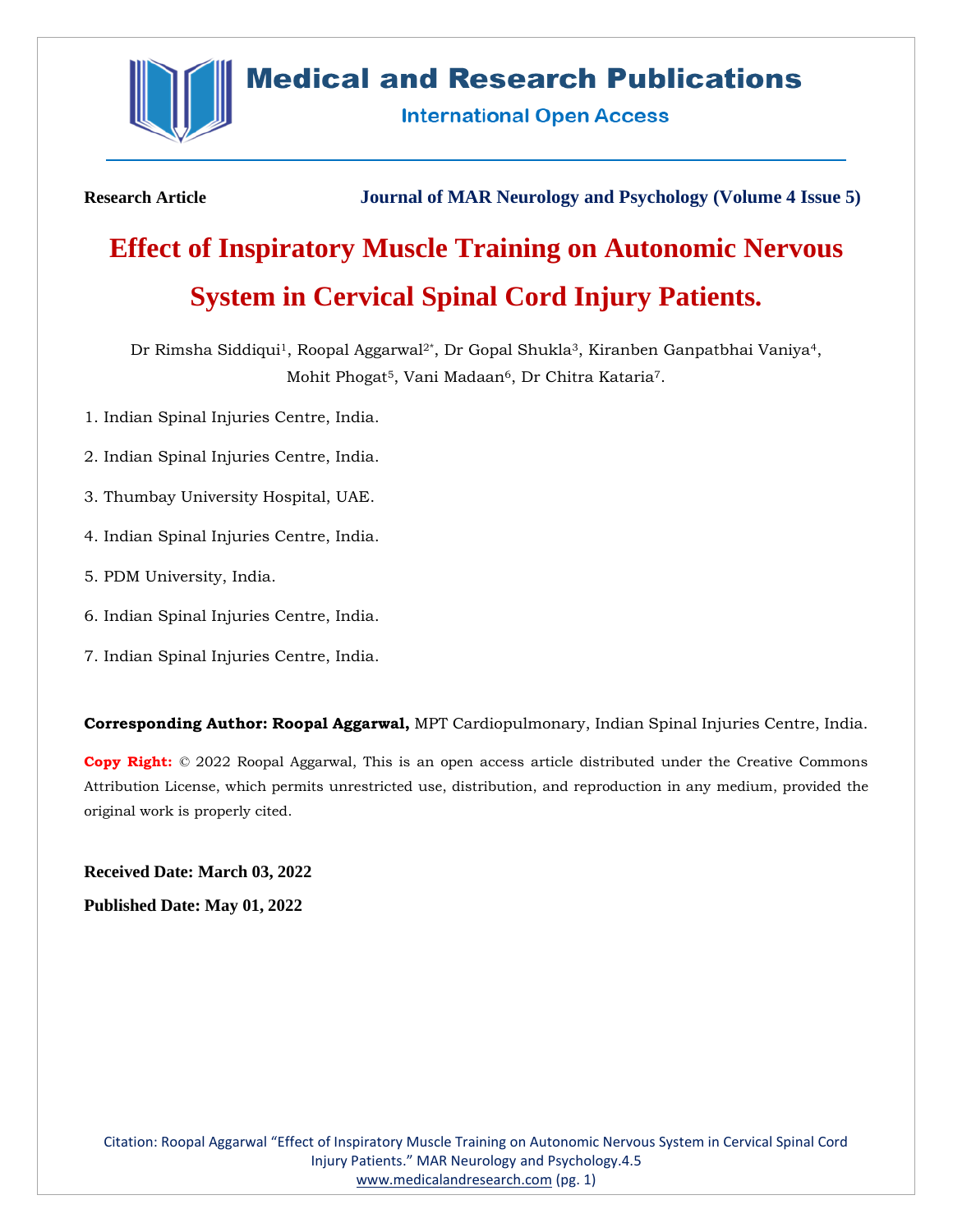# *Abstract*

*Objective: To assess the effect of inspiratory muscle training on autonomic nervous system in Cervical Spinal Cord Injury (SCI) patients.*

*Setting: Indian Spinal Injuries Centre, Vasant Kunj, New Delhi, India*

*Methodology: A quasi experimental study was conducted for SCI participants. A 4-week IMT training program was carried out and baseline HRV and PFT findings were recorded and then recorded same parameters after the end of 4th week.*

*Results: 28 subjects were included in this study and divided into two groups experimental (Group-A) and control (Group-B), mean age was 31.41 and 39.84 years. Significant difference was found in PFT parameters like MIP, MEP, FEV1 among groups.*

*Conclusion: Though there is no statistically significant differences found with time and between the groups. But there is percentage change and clinical significance as reported by patients showing reduced symptoms and improved PFT values observed in the groups.*

*Keywords: IMT, autonomic nervous system, HRV, CSCI*

# **Introduction**

Spinal cord injury (SCI) is damage to the spinal cord that results in a loss or impairment of function resulting in reduced mobility or sensation (1). SCI and the resultant unstable autonomic control are responsible for increased mortality from cardiovascular and respiratory disease among individuals with SCI (2,3). In high cervical SCI, parasympathetic (vagal) control will remain intact, while the spinal sympathetic circuits will lose their tonic supraspinal autonomic control. On the other hand, in individuals with injury below the 5th thoracic segment, both the sympathetic and parasympathetic control of the heart and broncho-pulmonary tree remain intact. (3)

Inspiratory muscle training (IMT), as its name suggests, is a form of resistance training for inspiratory muscles. A systematic review identified the effects of IMT on the cardiac autonomic control at rest assessed by HRV spectral analysis. In general, the IMT performed at an intensity of 30% MIP resulted decreased cardiac sympathetic modulation i.e. low-frequency (LF) and increased parasympathetic i.e., high frequency (HF) at rest in patients with hypertension, heart failure, and diabetes mellitus (4,5,6).

Citation: Roopal Aggarwal "Effect of Inspiratory Muscle Training on Autonomic Nervous System in Cervical Spinal Cord Injury Patients" MAR Neurology and Psychology.4.5 [www.medicalandresearch.com](http://www.medicalandresearch.com/) (pg. 2)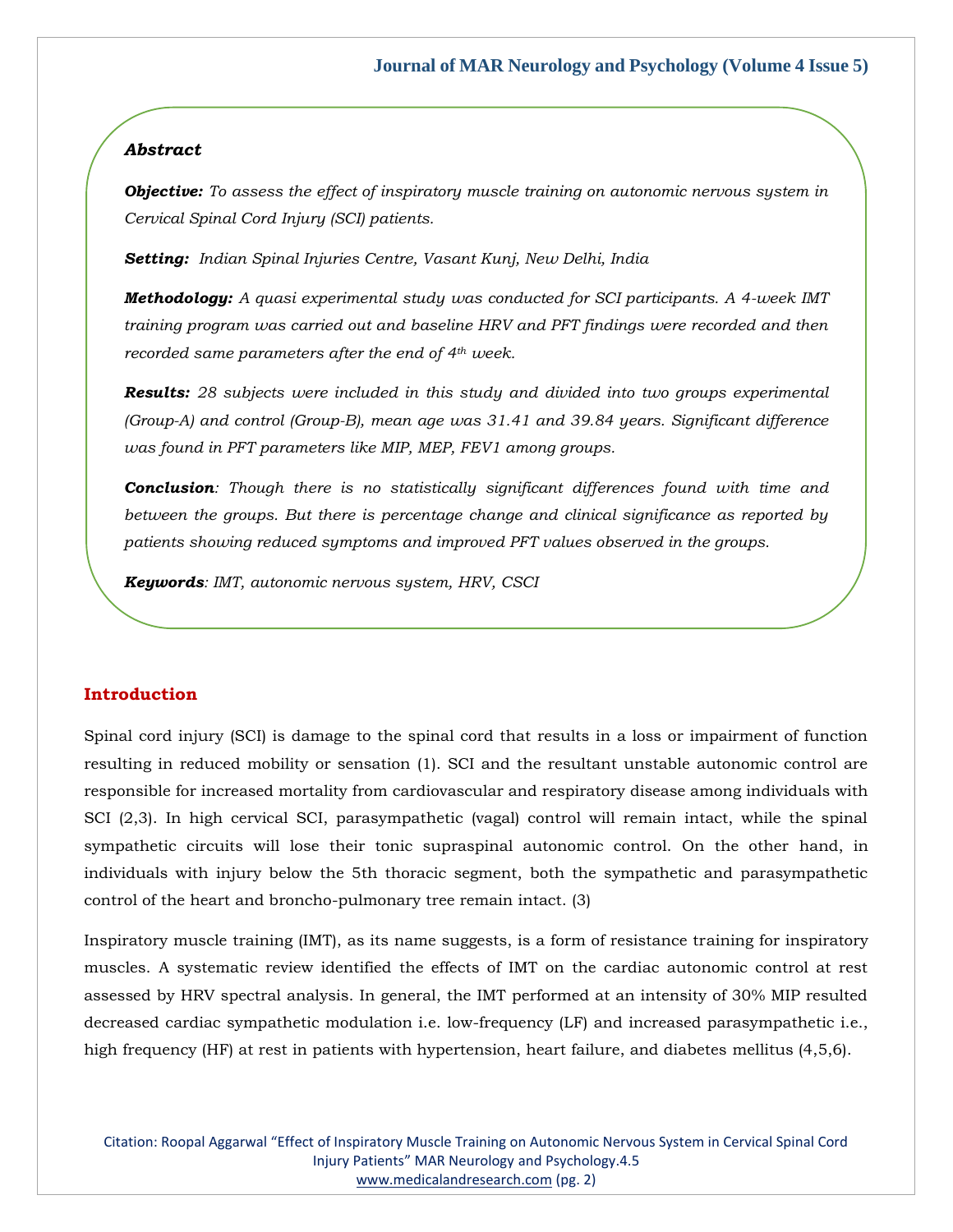However according to our knowledge there has been studies done on chronic SCI population with heterogenous population in nature but a dearth in literature showing the association and effect of inspiratory muscle training on autonomic nervous system in patients having acute cervical level of spinal cord injury. Therefore, this study is aimed to procure the effect of inspiratory muscle training on autonomic nervous system in cervical spinal cord injury patients.

# **Methodology**

This quasi-experimental study was carried out after getting the institutional and ethical clearance from Indian Spinal Injuries Centre with reference no. REF ISIC/IIRS/RP/2018/140. A total of 28 SCI survivors were selected and screened on the basis of inclusion and exclusion criteria which includes traumatic SCI with level C4 – C7 aging between 18-50 years. And duration of injury was in between 1 to 6 months and non-tracheotomised (nTT) with AIS-A, AIS-B and AIS-C ISNCSCI classification. Patients were divided into two groups by convenient sampling method Group A (Experiment Group) and Group B (Control group). After taking the baseline measurements Group A received IMT training along with routine care and Group B received only routine care for 4 weeks. At 0-week Group A and Group B patients were evaluated for maximal inspiratory pressure. For Group A, on basis of PFT reading intensity considered as 30%MIP. At 1st week patient was reassessed and then reassessed 30%MIP was taken for IMT level. The procedure followed in 1st week was repeated in 2nd, 3rd and 4th week. At the end of 4th week, outcome measures High frequency (HF), Low frequency (LF), Normalized power in LF band, (LFnu), Normalized power in HF band (HFnu), LF/HF ratio, SDNN, Pnn50, RMSSD) were taken.

#### **Data analysis**

Data analysis was performed using the windows version of SPSS v.21. The data were assessed for normal distribution. Mean ± standard deviation was used for describing the sample characteristics. During the study 15 participants received interventions and 13 were kept in control group. For normal distribution paired t-test was used within the groups and independent t-test between the groups. For the data which is not normally distributed, non-parametric test was used. Wilcoxin signed rank test was used within the groups and Mann Whitney U test was used for between the groups.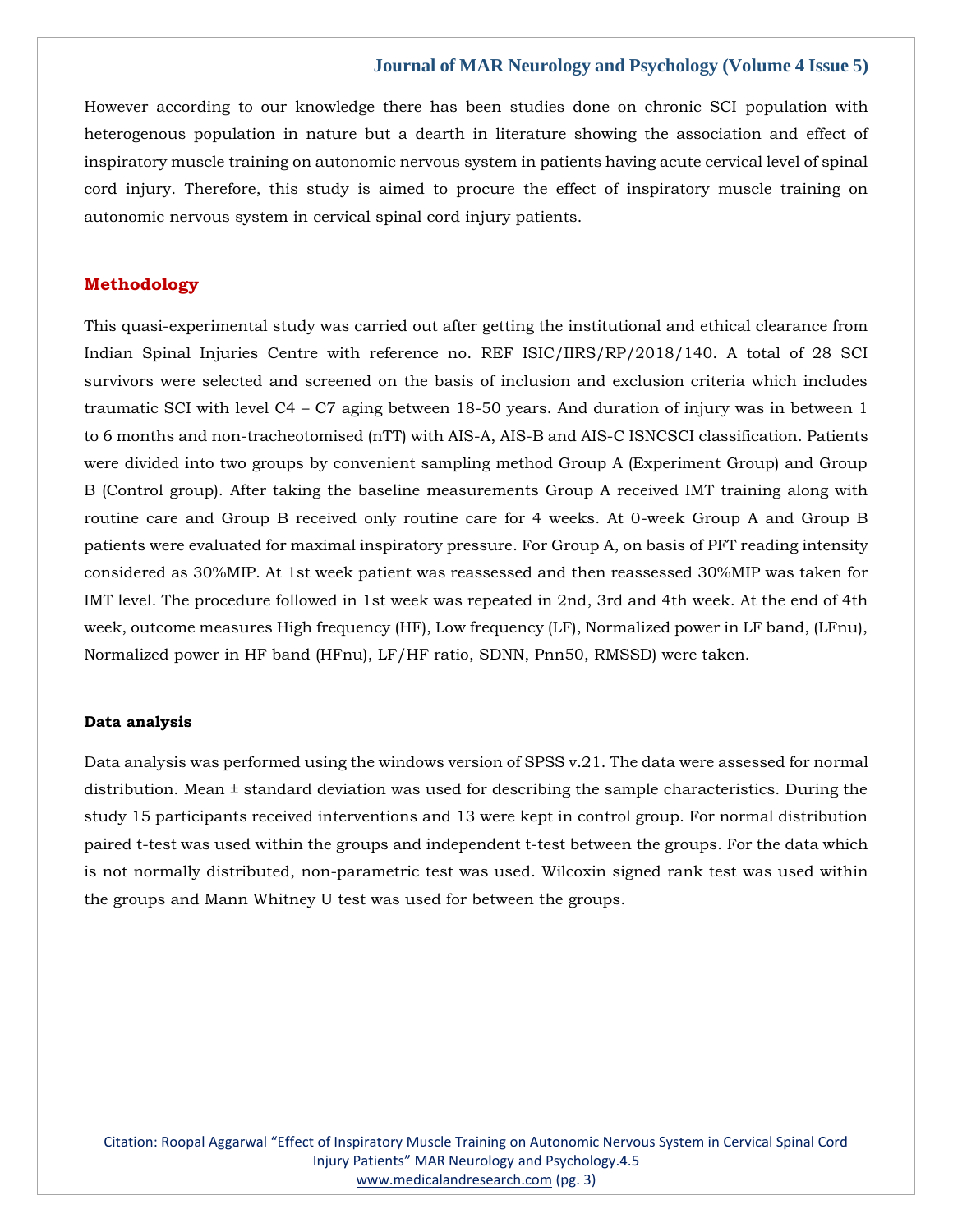# **Results**

#### **\*Demographic data**

This study involved 28 SCI survivors who were divided into two groups and their basic details and baseline parameters were recorded. The majority of the subjects were male, and the population was homogenous as the below table 1 were showing

| <b>Variables</b>                         | Group A<br>(Experimental)     | Group B<br>(Control)          |
|------------------------------------------|-------------------------------|-------------------------------|
| Age (in years)<br>Mean $\pm$ S.D         | $31.41 \pm 8.79$              | $39.84 \pm 14.19$             |
| Gender                                   | Male $= 14$<br>$Female = 1$   | Male = $12$<br>$Female = 1$   |
| Chronicity (in months)<br>Mean $\pm$ S.D | $5.2 \pm 5.23$                | $30.84 \pm 17.3$              |
| AIS Level                                | $A = 9$<br>$B = 5$<br>$C = 1$ | $A = 4$<br>$B = 8$<br>$C = 1$ |

#### **\* Baseline measurements of HRV parameters**

| <b>VARIABLES</b> | <b>GROUP A</b><br><b>MEAN±SD</b> | <b>GROUP B</b><br><b>MEAN±SD</b> | P-value<br>$p \ge 0.05$ |
|------------------|----------------------------------|----------------------------------|-------------------------|
|                  |                                  |                                  |                         |
| <b>HRV</b>       |                                  |                                  |                         |
| LF               | 2917.40 ±173.6                   | 3592.46±3593.80                  | 0.481                   |
| HF               | 6505.28±1404.45                  | 8004.20±5433.42                  | 0.312                   |
| LF/HF RATIO      | $0.4507\pm0.5638$                | 0.4195±0.8474                    | 0.256                   |
| LFNU             | $29.871 \pm 1.410$               | 29.32±4.08                       | 0.626                   |
| <b>HFNU</b>      | 70.122±1.410                     | 70.67±4.08                       | 0.626                   |
| RMSSD            | 231.72±8.96                      | 230.46±7.96                      | 0.699                   |
| <b>SDNN</b>      | 1560.8±5.49                      | 154.79±6.20                      | 0.563                   |
| pNN50            | $82.87 \pm 1.16$                 | 82.59±1.51                       | 0.590                   |
| NN <sub>50</sub> | 1363.33±56.101                   | 1350.07±22.3                     | 0.433                   |
| <b>MEAN HR</b>   | 161.94±2.85                      | 163.06±3.45                      | 0.359                   |
| TOTAL POWER      | 11105.91±2288.14                 | 13346.97±10139.97                | 0.412                   |

Citation: Roopal Aggarwal "Effect of Inspiratory Muscle Training on Autonomic Nervous System in Cervical Spinal Cord Injury Patients" MAR Neurology and Psychology.4.5 [www.medicalandresearch.com](http://www.medicalandresearch.com/) (pg. 4)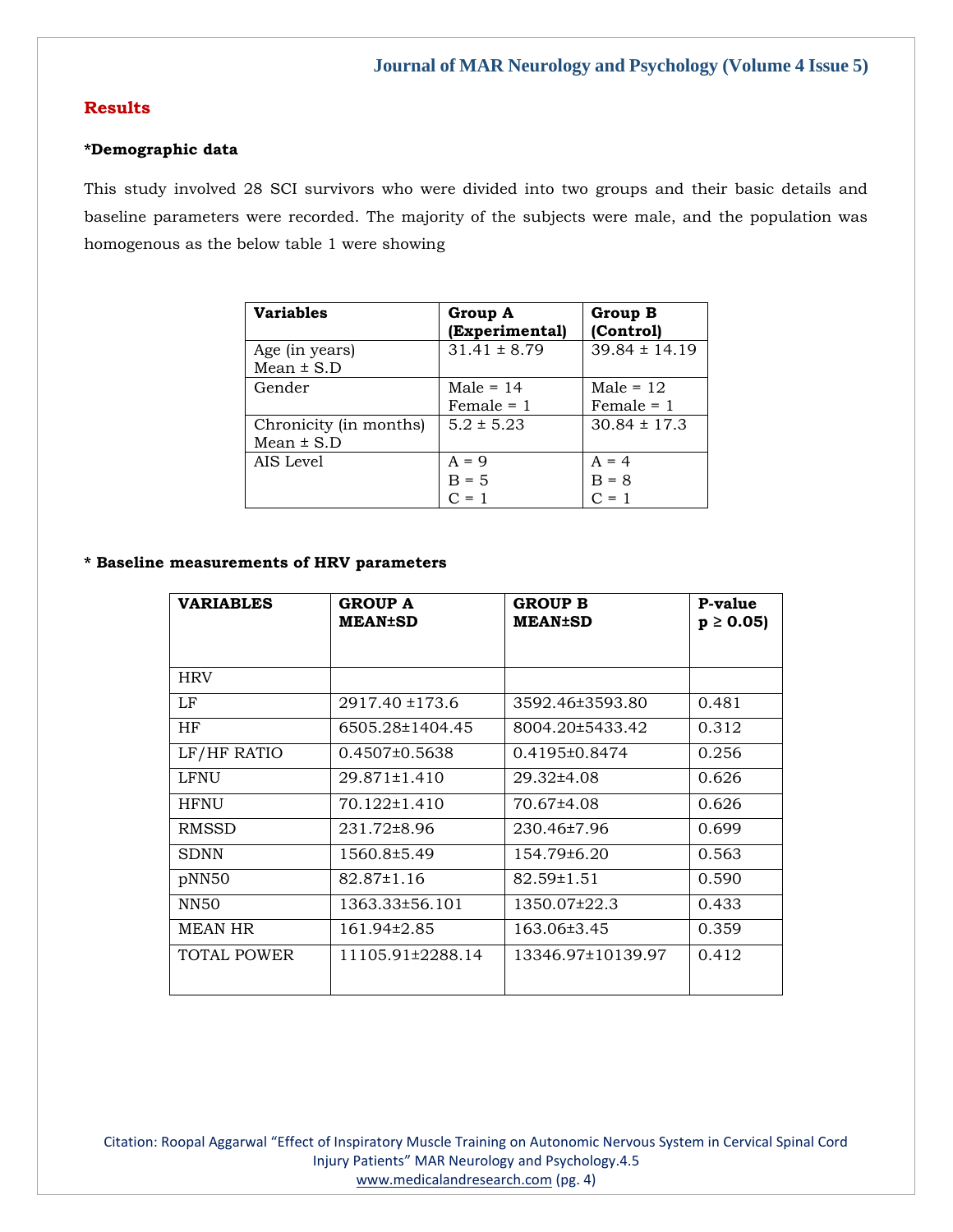| <b>PFT</b>  | Group A<br><b>MEAN±SD</b> | Group B<br><b>MEAN±SD</b> | p-value<br>$(p \ge 0.05)$ |
|-------------|---------------------------|---------------------------|---------------------------|
| <b>MIP</b>  | 15.08±1.67                | 12.91±0.98                | 0.000                     |
| <b>MEP</b>  | 17.35±6                   | 11.93±1.86                | 0.002                     |
| FEV1        | $1.66 \pm 0.26$           | $1.40\pm0.56$             | 0.006                     |
| <b>FVC</b>  | $2.33\pm0.75$             | $2.07\pm0.86$             | 0.765                     |
| FEV1/FVC    | 76.26±14.51               | $68.54 \pm 16.2$          | 0.404                     |
| <b>PEFR</b> | 158.2±43.14               | 130±56.99                 | 0.256                     |

# **\*Baseline measurements of PFT parameters**

# **\*Wilcoxin test for within group (experimental)**

| <b>PFT</b>       | Group A<br><b>MEAN±SD</b> | Group B<br><b>MEAN±SD</b> | p-value<br>$(p \ge 0.05)$ |
|------------------|---------------------------|---------------------------|---------------------------|
| MIP              | 15.08±1.67                | 12.91±0.98                | 0.000                     |
| <b>MEP</b>       | 17.35±6                   | 11.93±1.86                | 0.002                     |
| FEV <sub>1</sub> | $1.66 \pm 0.26$           | $1.40\pm0.56$             | 0.006                     |
| <b>FVC</b>       | $2.33 \pm 0.75$           | $2.07\pm0.86$             | 0.765                     |
| FEV1/FVC         | 76.26±14.51               | $68.54 \pm 16.2$          | 0.404                     |
| <b>PEFR</b>      | 158.2±43.14               | 130±56.99                 | 0.256                     |

# **\*Wilcoxin test for within group (control)**

| <b>VARIABLES</b>   | <b>PRE</b><br>(MEDIAN)               | <b>POST</b><br>(MEDIAN)              | $\mathbf{z}$ | P-value<br>$(p \ge$<br>0.051 |
|--------------------|--------------------------------------|--------------------------------------|--------------|------------------------------|
| LF                 | 2571.82<br>$(1595.05 -$<br>15383.07) | 2840.46<br>$(1858.36 - 6079.44)$     | 0.839        | 0.402                        |
| <b>HF</b>          | 6157.58<br>$(4743.16-$<br>25163.99)  | 5883.67<br>$(4540.20 -$<br>17718.29) | 0.140        | 0.889                        |
| <b>TOTAL POWER</b> | 9800.21<br>(7465.66-<br>45999.44)    | 9800.21<br>(7975.14-<br>27659.77)    | 0.350        | 0.727                        |

Citation: Roopal Aggarwal "Effect of Inspiratory Muscle Training on Autonomic Nervous System in Cervical Spinal Cord Injury Patients" MAR Neurology and Psychology.4.5 [www.medicalandresearch.com](http://www.medicalandresearch.com/) (pg. 5)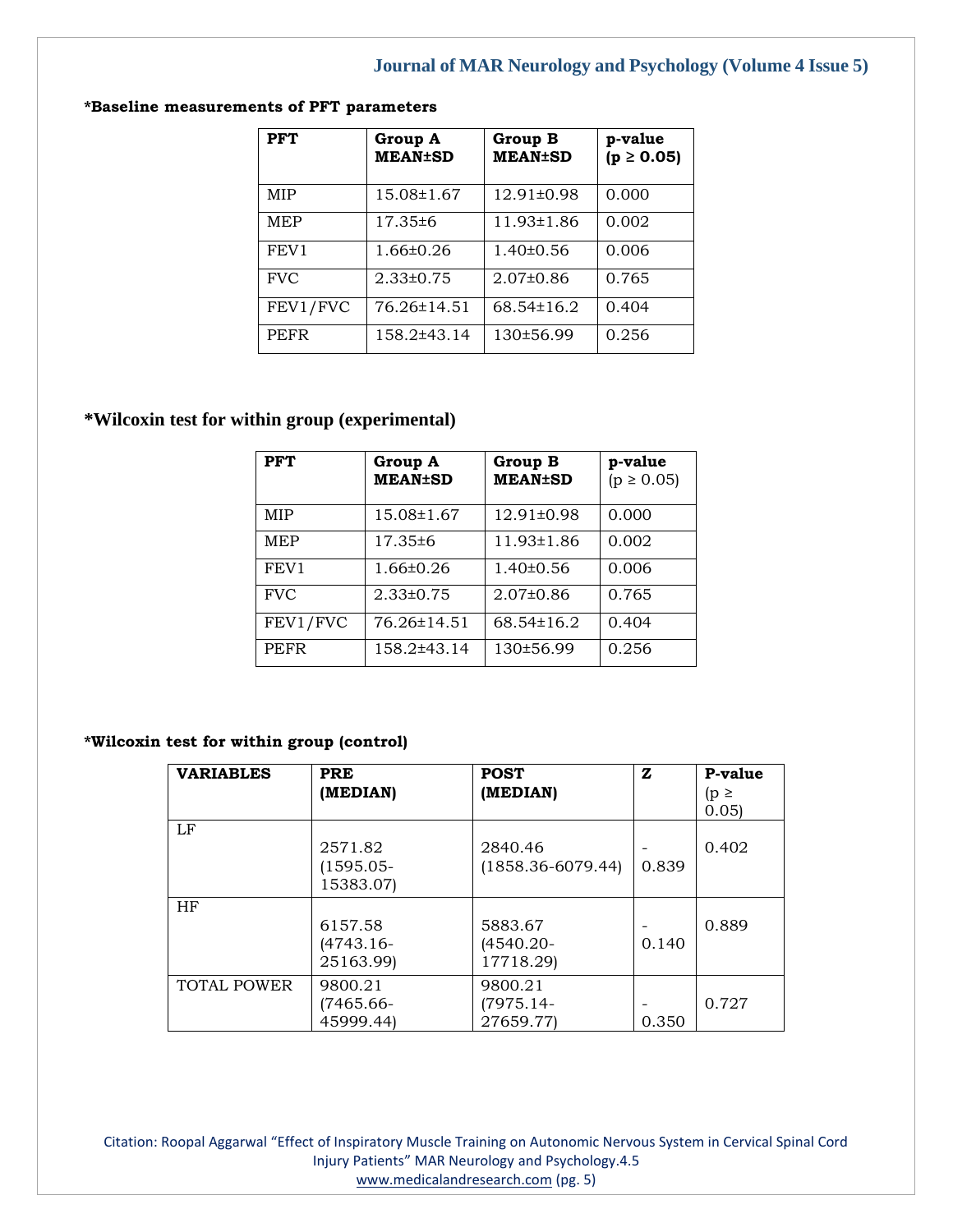# **\*Paired t-test (experimental)**

| <b>VARIABLES</b> | <b>GROUP A</b>         | p-value        |
|------------------|------------------------|----------------|
|                  | <b>MEAN ±SD</b>        | $(p \ge 0.05)$ |
| LF/HF (%)        | PRE-0.4507±0.056       | 0.158          |
|                  | POST-0.4268±0.028      |                |
| <b>LFNU</b>      | PRE-29.87±1.41         | 0.178          |
|                  | POST- $30.97 \pm 2.72$ |                |
| <b>HFNU</b>      | PRE-70.12±1.41         | 0.178          |
|                  | POST-69.09±2.72        |                |
| RMSSD(ms)        | PRE-231.72±8.96        | 0.944          |
|                  | POST-231.55±6          |                |
| pNN50(%)         | PRE-82.8±1.16          | 0.813          |
|                  | POST-82.80±0.787       |                |
| NN50(%)          | PRE-1363.86±56.10      | 0.613          |
|                  | POST-1357.86±42.03     |                |
| SDNN(ms)         | PRE-156.81±5.49        | 0.439          |
|                  | POST-154.81±3.96       |                |
| <b>MEAN HR</b>   | PRE-161.94±2.85        | 0.974          |
|                  | POST-161.98±2.92       |                |

Citation: Roopal Aggarwal "Effect of Inspiratory Muscle Training on Autonomic Nervous System in Cervical Spinal Cord Injury Patients" MAR Neurology and Psychology.4.5 [www.medicalandresearch.com](http://www.medicalandresearch.com/) (pg. 6)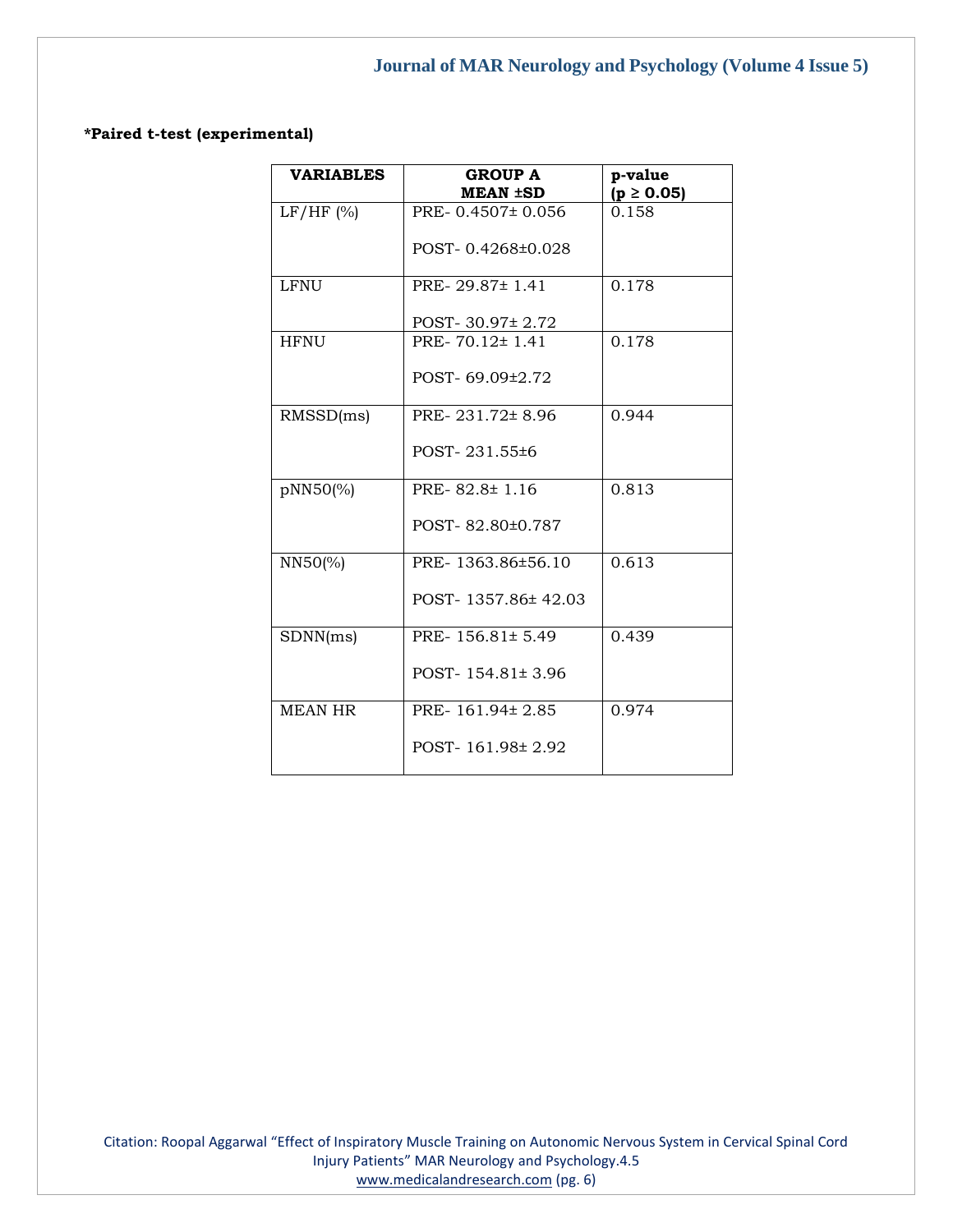| <b>VARIABLES</b> | $MEAN \pm SD$       | t        | P-value<br>(Significance $p \ge$<br>0.05 |
|------------------|---------------------|----------|------------------------------------------|
| LF/HF (%)        | $-0.01\pm$<br>0.100 | $-0.737$ | 0.471                                    |
| LFNU             | $0.75 \pm 4.80$     | 0.377    | 0.711                                    |
| <b>HFNU</b>      | $-0.75\pm4.80$      | $-0.377$ | 0.711                                    |
| RMSSD(ms)        | $3.13 \pm 13.81$    | $-1.328$ | 0.201                                    |
| pNN50(%)         | 2.64±29.66          | $-0.575$ | 0.574                                    |
| $NN50\%$         | 7.44±70.48          | 0.533    | 0.590                                    |
| SDNN(ms)         | $1.47\pm9.58$       | $-1.614$ | 0.124                                    |
| <b>MEAN HR</b>   | $-1.12{\pm}9.58$    | 1.201    | 0.244                                    |

**\* Pre and Post difference of both groups**

### **Discussion**

In SCI population the autonomic disturbances are found to be disturbed. This distribution can be easily accessed through HRV which is a non-invasive, practical and reproducible measure of autonomic nervous system (7). Respiration has been considered as a powerful modulator of heart rate variability, baroreflex and chemoreflex sensitivity (8). It has been observed that IMT training promotes favourable changes in HRV of diseased individuals. In a study by Abreu et al 2018 on effect of IMT training on cardiovascular autonomic control, it was found that autonomic function was improved with IMT training. Study included nine healthy cyclists performed IMT for 11 weeks and were given 1hour/session for over 3 weeks and the intensity was set at 60% of MIP. They concluded that IMT training improved HRV, due to decreased sympathetic modulation and improved para-sympathetic activity (9).

This study concluded that IMT improved autonomic control. It is due to increase in vagal modulation and reduction in sympathetic nervous activity (SNA) (10).

Although several studies have been concluded to assess the effect of inspiratory muscle training on SCI patient in later phase of rehabilitation. As per the best of our knowledge there is no study has been done to correlate the effect of inspiratory muscle training on heart rate variability in early phase of respiratory training in SCI population.

Citation: Roopal Aggarwal "Effect of Inspiratory Muscle Training on Autonomic Nervous System in Cervical Spinal Cord Injury Patients" MAR Neurology and Psychology.4.5 [www.medicalandresearch.com](http://www.medicalandresearch.com/) (pg. 7)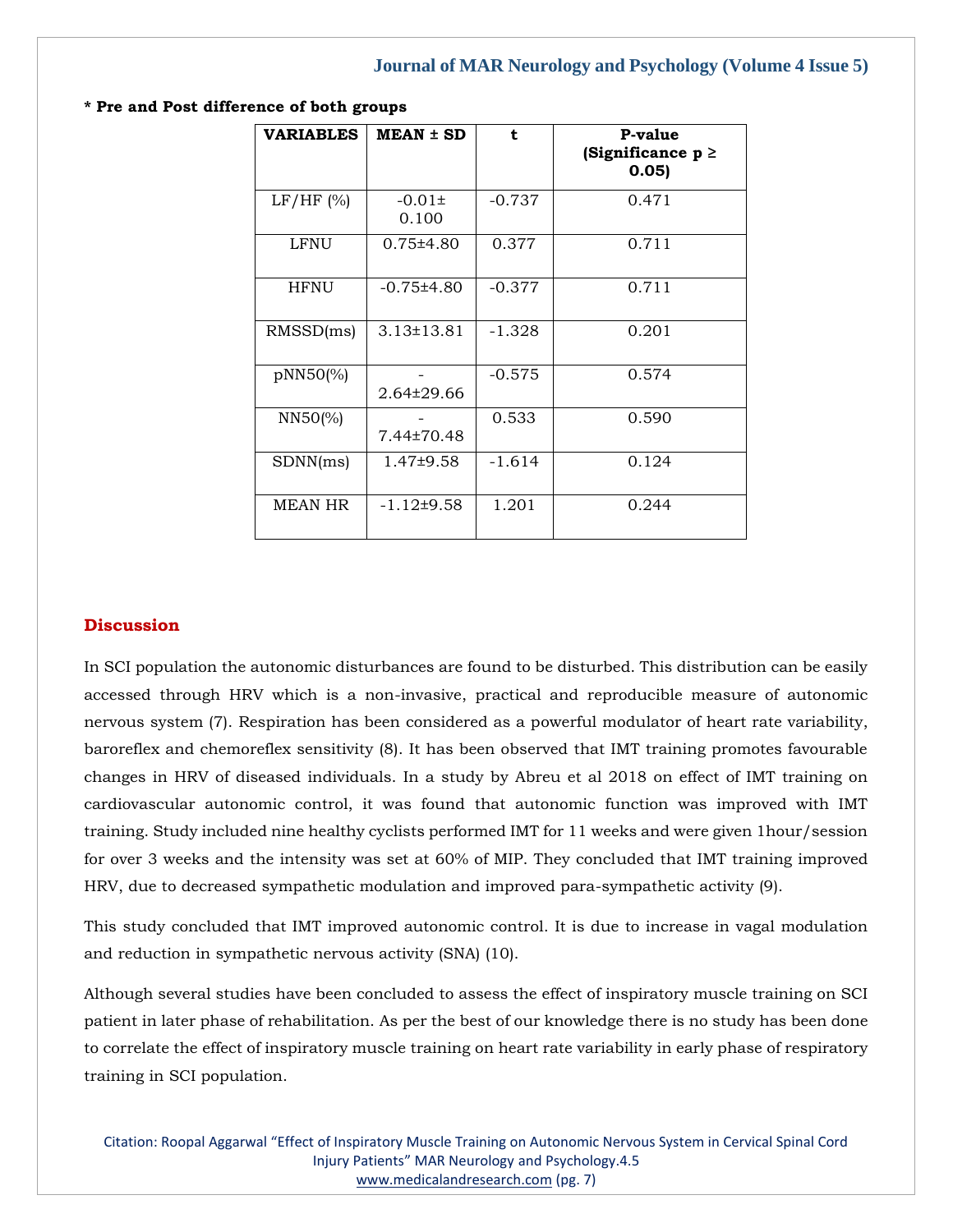#### **Heart Rate Variability**

Spectral analysis of HRV quantifies the dynamic, frequency dependent changes in HR which reflects autonomic function or modulation of sinus node activity (11).

# **Time Domain Variables**

| <b>Parameter</b> | Unit | Description                                                                                      |
|------------------|------|--------------------------------------------------------------------------------------------------|
|                  |      |                                                                                                  |
| <b>SDNN</b>      | ms   | Standard deviation of NN intervals                                                               |
| <b>SDANN</b>     | ms   | Standard deviation of the average NN intervals for each 5 min segment of<br>a 24 h HRV recording |
| NN50             | $\%$ | Percentage of successive RR intervals that differ by more than 50 ms                             |
| <b>RMSSD</b>     | ms   | Root mean square of successive RR interval differences                                           |

# **Table:1(12). HRV time-domain measures.**

# **Frequency Domain Variables**

| <b>Parameter</b> | Unit          | Description                                                       |
|------------------|---------------|-------------------------------------------------------------------|
| LF power         | $\text{ms}^2$ | Absolute power of the low-frequency band $(0.04-0.15 \text{ Hz})$ |
|                  |               |                                                                   |
|                  |               |                                                                   |
|                  |               |                                                                   |
| HF power         | $\text{ms}^2$ | Absolute power of the high-frequency band (0.15–0.4 Hz)           |
|                  |               |                                                                   |
|                  |               |                                                                   |
| LF/HF            | $\frac{0}{0}$ | Ratio of LF-to-HF power                                           |
|                  |               |                                                                   |

#### **Table: 2 HRV Frequency-Domain Measure**

Citation: Roopal Aggarwal "Effect of Inspiratory Muscle Training on Autonomic Nervous System in Cervical Spinal Cord Injury Patients" MAR Neurology and Psychology.4.5 [www.medicalandresearch.com](http://www.medicalandresearch.com/) (pg. 8)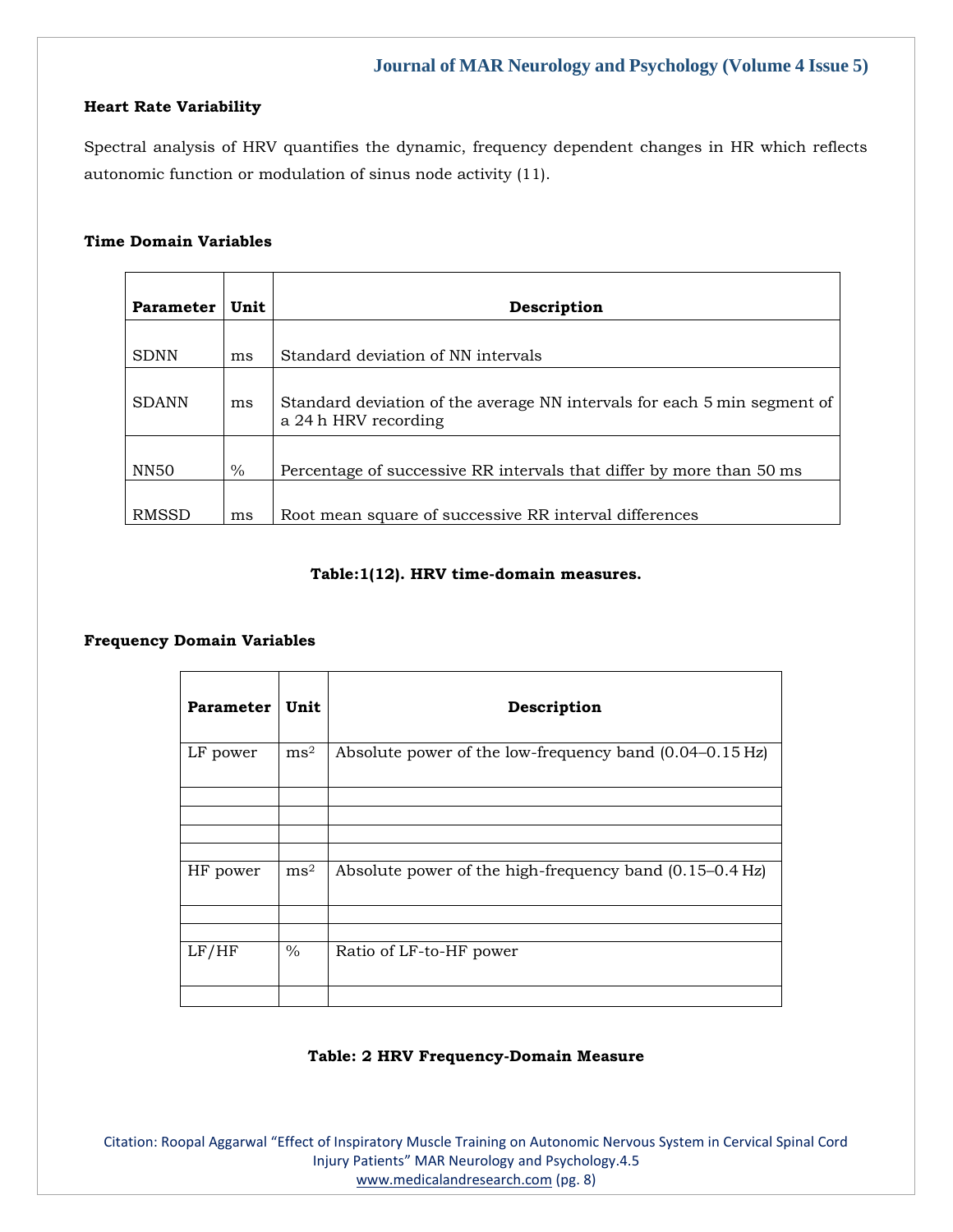#### INSPIRATORY MUSCLE TRAINING EFFECT ON SDNN, LF, HF & LF/HF RATIO

There is no statistically significant difference observed in SDNN, LF, HF and LF/HF ratio (parameters of HRV)in pre-post intervention within Group A and Group B respectively.

When the experimental group was compared to control group, there is no statistically significant difference observed in SDNN, LF, HF and LF/HF ratio (parameters of HRV)

Whereas a percentage change of 0.81% in Group A and a percentage change of -3.002% in Group B was observed in SDNN of time domain. In addition to time domain, the frequency domain followed the same trend and showed percentage change of 1.277% in Group A and a percentage change 11.84% in Group B was observed in LF outcome.

Likewise, a percentage change of 3.17% in Group A and -4.15% in Group B was also observed in HF outcome, followed by the same lines, LF/HF ratio showed similar trend of percentage change 6.66% in Group A and -2.43% in Group B respectively.

Although there is no statistically significant difference was observed but there is a clinical significance was observed in the study which was reported by patients in terms of improved symptoms and improved PFT findings.

The improvement in the clinical symptoms and PFT findings can be explained on the basis of the fact that regular breathing exercises shifts the stronger sympathetic control towards the parasympathetic dominance of autonomic balance (13). which can also be explained with the higher values of SDNN in experimental group as compared to control group explaining the possibility of the improved vagal dominance in IMT training group, resulting in improved autonomous control.

The results indicate that post training in experimental group showed an increase in parasympathetic dominance at resting (HF= 3.17, LF/HF ratio= 6.66) with decrease in sympathetic dominance (LF=1.277) as compared to controls. These results show positive influence of inspiratory muscle training with increasing intensity in cervical spinal cord injured patients showing improvement in parasympathetic dominance, which can result in an increased cardiovagal reflex activity which leads to increased oscillation of RRI from a better match of heart rate to inspiration (14).

The same findings have been observed by Legg ditter-line et al 2018, who studied the effect of respiratory training on heart rate variability and baroreflex sensitivity in chronic spinal cord injury patients. In this study, there were no significant changes in LF and HF bands when experimental group is compared with control group. Although HRV increased in experimental group in both LF and HF bands in last 5 minutes of sitting position. A major limitation of this study was small sample size which is heterogenous in nature (14).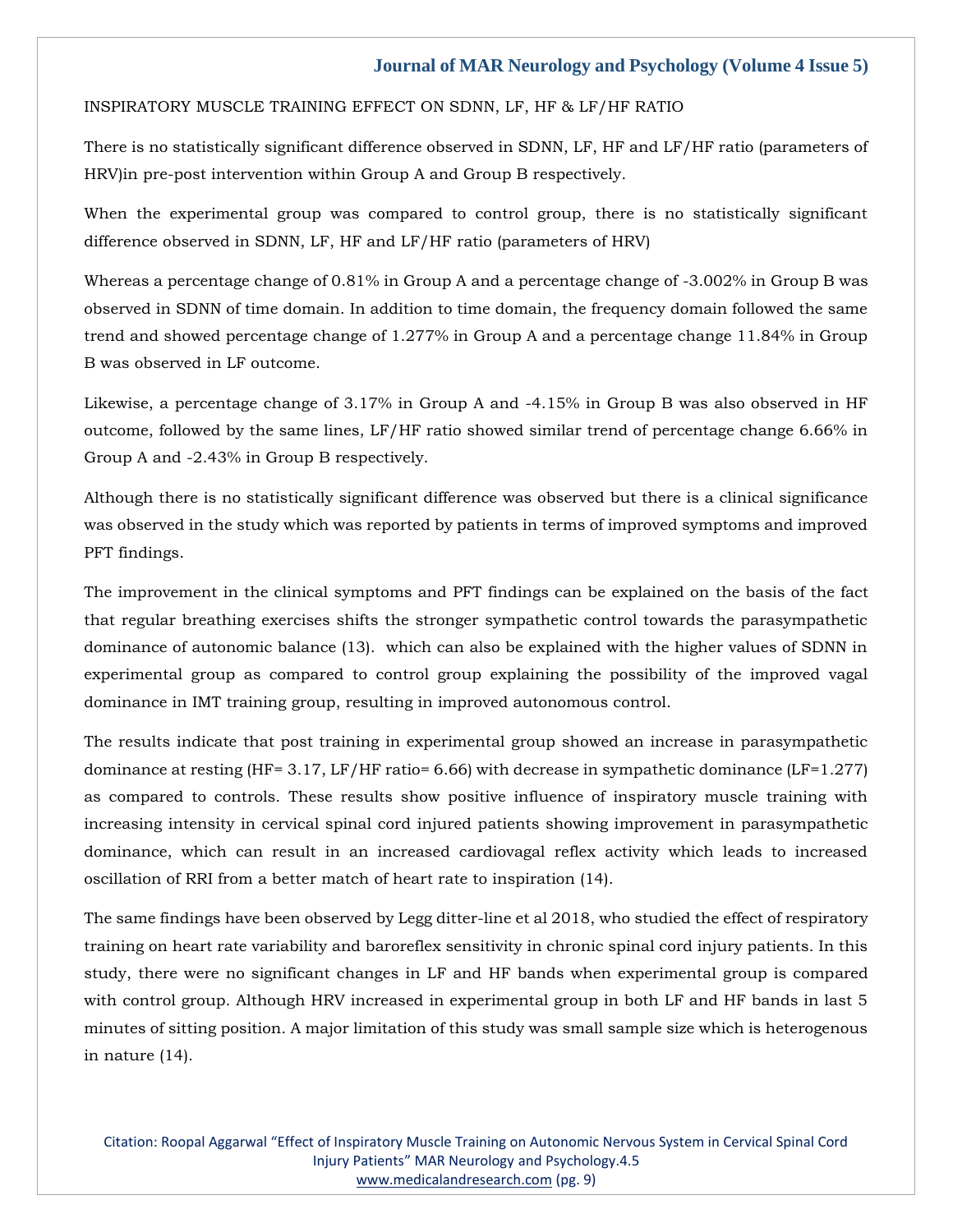Another study by Laoutaris et al 2008, on the effect of IMT on autonomic activity, endothelial activity and N terminal pro brain natriuretic peptide levels in patients with CHF. Found that high intensity IMT improved PI max and SIP max without any change on HRV and other variables (15).

Another study by Stillings, Gonzales and Scheuermann 2006, on healthy subjects to investigate the effects of IMT on HRV. Showed improvement in FVC, FEV1 but it did not affect the resting HR, LF and HF components of heart rate variability (16).

A study by Ferreira et al 2011 on the effect of IMT on blood pressure and sympathetic activity in hypertensive patients. Concluded that IMT improved autonomic control which was explained by an increase in vagal modulation and reduction in sympathetic nervous activity(SNA)(4).

To conclude that IMT training improves pulmonary function outcomes that can ultimately lead to improved cardiac-autonomic response particularly in a population with significant increase in mortality from cardiovascular and pulmonary diseases.

# **Conclusion**

There are no statistically significant differences found with time and between the groups, but there is percentage change and clinical significance as reported by patients showing reduced symptoms and improved PFT values observed in the groups. But this percentage change was very small, and does not illustrate a statistically significant difference between the two groups.

# **Reference**

[1. Dj B, Tamplin J. Respiratory muscle training for cervical spinal cord injury \(Review\). Cochrane](file:///C:/Users/Arief%20Mahimudh/Desktop/MARCH%20Proofs/NE/1.%20Dj%20B,%20Tamplin%20J.%20Respiratory%20muscle%20training%20for%20cervical%20spinal%20cord%20injury%20(Review).%20Cochrane%20%5bInternet%5d.%202014;23(7):CD008507.%20Available%20from:%20http:/cochranelibrary-wiley.com/doi/10.1002/14651858.CD008507.pub2/abstract;jsessionid=39261DF4D9AEE6920FAACC745419D71A.f03t04)  [\[Internet\]. 2014;23\(7\):CD008507. Available from: http://cochranelibrary](file:///C:/Users/Arief%20Mahimudh/Desktop/MARCH%20Proofs/NE/1.%20Dj%20B,%20Tamplin%20J.%20Respiratory%20muscle%20training%20for%20cervical%20spinal%20cord%20injury%20(Review).%20Cochrane%20%5bInternet%5d.%202014;23(7):CD008507.%20Available%20from:%20http:/cochranelibrary-wiley.com/doi/10.1002/14651858.CD008507.pub2/abstract;jsessionid=39261DF4D9AEE6920FAACC745419D71A.f03t04)[wiley.com/doi/10.1002/14651858.CD008507.pub2/abstract;jsessionid=39261DF4D9AEE6920FAAC](file:///C:/Users/Arief%20Mahimudh/Desktop/MARCH%20Proofs/NE/1.%20Dj%20B,%20Tamplin%20J.%20Respiratory%20muscle%20training%20for%20cervical%20spinal%20cord%20injury%20(Review).%20Cochrane%20%5bInternet%5d.%202014;23(7):CD008507.%20Available%20from:%20http:/cochranelibrary-wiley.com/doi/10.1002/14651858.CD008507.pub2/abstract;jsessionid=39261DF4D9AEE6920FAACC745419D71A.f03t04) [C745419D71A.f03t04](file:///C:/Users/Arief%20Mahimudh/Desktop/MARCH%20Proofs/NE/1.%20Dj%20B,%20Tamplin%20J.%20Respiratory%20muscle%20training%20for%20cervical%20spinal%20cord%20injury%20(Review).%20Cochrane%20%5bInternet%5d.%202014;23(7):CD008507.%20Available%20from:%20http:/cochranelibrary-wiley.com/doi/10.1002/14651858.CD008507.pub2/abstract;jsessionid=39261DF4D9AEE6920FAACC745419D71A.f03t04)

[2. Hagen EM. Acute complications of spinal cord injuries. World J](https://www.google.com/search?q=Acute+complications+of+spinal+cord+injuries&sxsrf=APq-WBvQVxY2-OFjwc8dCYXMvwvN1L0Mcw%3A1648623336576&ei=6P5DYvTnItrZz7sPt9i4gAc&ved=0ahUKEwj0--DCoO32AhXa7HMBHTcsDnAQ4dUDCA4&oq=Acute+complications+of+spinal+cord+injuries&gs_lcp=Cgdnd3Mtd2l6EAwyBggAEBYQHjIGCAAQFhAeMgYIABAWEB46BwgjEOoCECdKBAhBGABKBAhGGABQIVghYPAIaAFwAXgAgAFtiAFtkgEDMC4xmAEAoAEBoAECsAEKwAEB&sclient=gws-wiz) Orthop. 2015;6(1):17.

[3. Krassioukov A. Autonomic function following cervical spinal cord injury. Respir Physiol Neurobiol.](https://www.google.com/search?q=Autonomic+function+following+cervical+spinal+cord+injury.+&sxsrf=APq-WBsbMHgOWNRiWKUZJ6eEBAMpxFHLRg%3A1648623267016&ei=o_5DYpNQxdvPuw-Wvr7ACw&ved=0ahUKEwjTrcuhoO32AhXF7XMBHRafD7gQ4dUDCA4&oq=Autonomic+function+following+cervical+spinal+cord+injury.+&gs_lcp=Cgdnd3Mtd2l6EAwyBggAEBYQHjoHCCMQ6gIQJ0oECEEYAEoECEYYAFDtAVjtAWClCWgBcAB4AIABbIgBbJIBAzAuMZgBAKABAaABArABCsABAQ&sclient=gws-wiz)  [2009;169\(2\):157](https://www.google.com/search?q=Autonomic+function+following+cervical+spinal+cord+injury.+&sxsrf=APq-WBsbMHgOWNRiWKUZJ6eEBAMpxFHLRg%3A1648623267016&ei=o_5DYpNQxdvPuw-Wvr7ACw&ved=0ahUKEwjTrcuhoO32AhXF7XMBHRafD7gQ4dUDCA4&oq=Autonomic+function+following+cervical+spinal+cord+injury.+&gs_lcp=Cgdnd3Mtd2l6EAwyBggAEBYQHjoHCCMQ6gIQJ0oECEEYAEoECEYYAFDtAVjtAWClCWgBcAB4AIABbIgBbJIBAzAuMZgBAKABAaABArABCsABAQ&sclient=gws-wiz)–64.

[4. Ferreira JB, Plentz RDM, Stein C, Casali KR, Arena R, Lago PD. Inspiratory muscle training reduces](file:///C:/Users/Arief%20Mahimudh/Desktop/MARCH%20Proofs/NE/4.%20Ferreira%20JB,%20Plentz%20RDM,%20Stein%20C,%20Casali%20KR,%20Arena%20R,%20Lago%20PD.%20Inspiratory%20muscle%20training%20reduces%20blood%20pressure%20and%20sympathetic%20activity%20in%20hypertensive%20patients:%20A%20randomized%20controlled%20trial.%20Int%20J%20Cardiol%20%5bInternet%5d.%202013;166(1):61–7.%20Available%20from:%20http:/dx.doi.org/10.1016/j.ijcard.2011.09.069)  [blood pressure and sympathetic activity in hypertensive patients: A randomized controlled trial. Int J](file:///C:/Users/Arief%20Mahimudh/Desktop/MARCH%20Proofs/NE/4.%20Ferreira%20JB,%20Plentz%20RDM,%20Stein%20C,%20Casali%20KR,%20Arena%20R,%20Lago%20PD.%20Inspiratory%20muscle%20training%20reduces%20blood%20pressure%20and%20sympathetic%20activity%20in%20hypertensive%20patients:%20A%20randomized%20controlled%20trial.%20Int%20J%20Cardiol%20%5bInternet%5d.%202013;166(1):61–7.%20Available%20from:%20http:/dx.doi.org/10.1016/j.ijcard.2011.09.069)  Cardiol [Internet]. 2013;166(1):61–[7. Available from: http://dx.doi.org/10.1016/j.ijcard.2011.09.069](file:///C:/Users/Arief%20Mahimudh/Desktop/MARCH%20Proofs/NE/4.%20Ferreira%20JB,%20Plentz%20RDM,%20Stein%20C,%20Casali%20KR,%20Arena%20R,%20Lago%20PD.%20Inspiratory%20muscle%20training%20reduces%20blood%20pressure%20and%20sympathetic%20activity%20in%20hypertensive%20patients:%20A%20randomized%20controlled%20trial.%20Int%20J%20Cardiol%20%5bInternet%5d.%202013;166(1):61–7.%20Available%20from:%20http:/dx.doi.org/10.1016/j.ijcard.2011.09.069)

[5. Kaminski DM, Schaan BD, da Silva AMV, Soares PP, Lago PD. Inspiratory muscle](https://www.google.com/search?q=Inspiratory+muscle+training+in+patients+with+diabetic+autonomic+neuropathy%3A+a+randomized+clinical+trial.+&sxsrf=APq-WBv70CaVOR1paIHuXrOsZTMgP4cQYw%3A1648623251059&ei=k_5DYp-jA-yq4t4Ptf6C6AM&ved=0ahUKEwjfuP2ZoO32AhVsldgFHTW_AD0Q4dUDCA4&oq=Inspiratory+muscle+training+in+patients+with+diabetic+autonomic+neuropathy%3A+a+randomized+clinical+trial.+&gs_lcp=Cgdnd3Mtd2l6EAwyBwgjEOoCECcyBwgjEOoCECcyBwgjEOoCECcyBwgjEOoCECcyBwgjEOoCECcyBwgjEOoCECcyBwgjEOoCECcyBwgjEOoCECcyBwgjEOoCECcyBwgjEOoCECdKBAhBGABKBAhGGABQQFhAYLkIaAFwAHgAgAEAiAEAkgEAmAEAoAEBoAECsAEKwAEB&sclient=gws-wiz) training in patients [with diabetic autonomic neuropathy: a randomized clinical trial. Clin Auton Res. 2015;25\(4\):263](https://www.google.com/search?q=Inspiratory+muscle+training+in+patients+with+diabetic+autonomic+neuropathy%3A+a+randomized+clinical+trial.+&sxsrf=APq-WBv70CaVOR1paIHuXrOsZTMgP4cQYw%3A1648623251059&ei=k_5DYp-jA-yq4t4Ptf6C6AM&ved=0ahUKEwjfuP2ZoO32AhVsldgFHTW_AD0Q4dUDCA4&oq=Inspiratory+muscle+training+in+patients+with+diabetic+autonomic+neuropathy%3A+a+randomized+clinical+trial.+&gs_lcp=Cgdnd3Mtd2l6EAwyBwgjEOoCECcyBwgjEOoCECcyBwgjEOoCECcyBwgjEOoCECcyBwgjEOoCECcyBwgjEOoCECcyBwgjEOoCECcyBwgjEOoCECcyBwgjEOoCECcyBwgjEOoCECdKBAhBGABKBAhGGABQQFhAYLkIaAFwAHgAgAEAiAEAkgEAmAEAoAEBoAECsAEKwAEB&sclient=gws-wiz)–6.

Citation: Roopal Aggarwal "Effect of Inspiratory Muscle Training on Autonomic Nervous System in Cervical Spinal Cord Injury Patients" MAR Neurology and Psychology.4.5 [www.medicalandresearch.com](http://www.medicalandresearch.com/) (pg. 10)